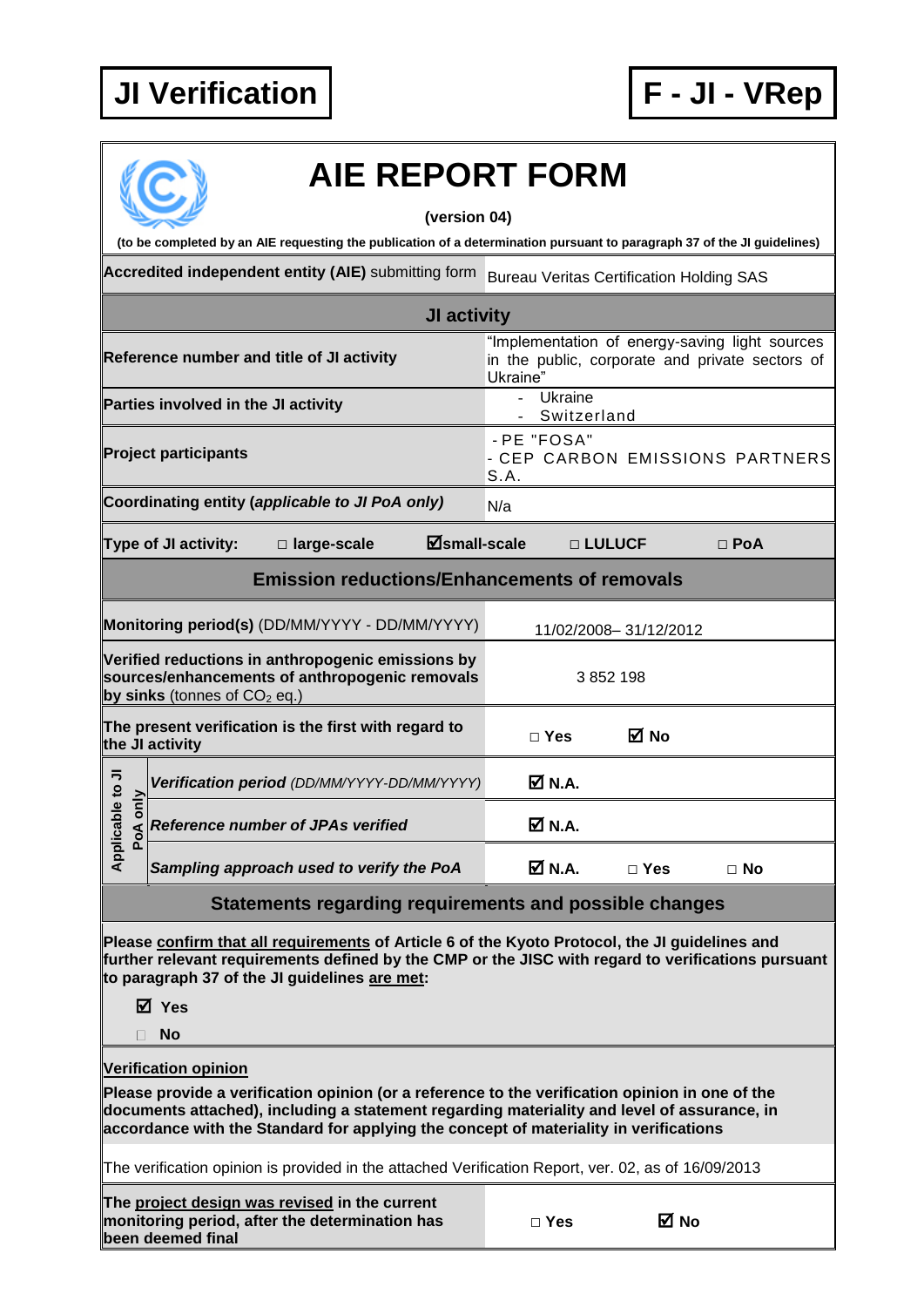| If yes, please list all revisions to the project design<br>and express a determination opinion (or provide a<br>reference to an attached document containing the<br>required information)                                                                                                                                                                                                                     | <b>Ø</b> N.A.                |               |           |
|---------------------------------------------------------------------------------------------------------------------------------------------------------------------------------------------------------------------------------------------------------------------------------------------------------------------------------------------------------------------------------------------------------------|------------------------------|---------------|-----------|
| If project design was revised in the current<br>monitoring period, please confirm that conditions<br>defined in JI guidelines (paragraph 33) are still met                                                                                                                                                                                                                                                    | <b>☑ N.A.</b>                | $\Box$ Yes    | $\Box$ No |
| If project design was revised in the current<br>monitoring period, please confirm that the changes<br>do not alter the original determination opinion                                                                                                                                                                                                                                                         | $\overline{M}$ N.A.          | $\Box$ Yes    | $\Box$ No |
| If project design was revised in the current<br>monitoring period, please confirm that:                                                                                                                                                                                                                                                                                                                       | <b>Ø</b> N.A.                | $\Box$ Yes    | $\Box$ No |
| (a) Physical location of the project has not changed                                                                                                                                                                                                                                                                                                                                                          |                              |               |           |
| (b) If emission sources have changed, they are<br>reflected in an updated monitoring plan                                                                                                                                                                                                                                                                                                                     | <b>Ø</b> N.A.                | $\Box$ Yes    | $\Box$ No |
| (c) Baseline scenario has not changed                                                                                                                                                                                                                                                                                                                                                                         | <b>☑ N.A.</b>                | $\Box$ Yes    | $\Box$ No |
| (d) Changes are consistent with JI specific approach<br>or CDM methodology upon which the<br>determination was prepared for the project                                                                                                                                                                                                                                                                       | $\overline{\mathsf{M}}$ N.A. | $\Box$ Yes    | $\Box$ No |
| The monitoring plan was revised in the current<br>monitoring period                                                                                                                                                                                                                                                                                                                                           |                              | $\square$ Yes | ⊠ No      |
| If yes, please specify for which technologies and measures<br>under each type of JPA the monitoring plan was revised<br>(applicable to JI PoA only)                                                                                                                                                                                                                                                           |                              |               |           |
| The current revisions to the monitoring plan<br>improve the accuracy and/or applicability of<br>information collected, compared to the original<br>monitoring plan without changing conformity with<br>the relevant rules and regulations for establishing<br>monitoring plans                                                                                                                                | $\square$ Yes                | $\Box$ No     | ØN.A.     |
| List of documents attached to the verification report form                                                                                                                                                                                                                                                                                                                                                    |                              |               |           |
| Please attach relevant documents used in the verification process and mark below accordingly                                                                                                                                                                                                                                                                                                                  |                              |               |           |
| ☑<br><b>Verification report</b><br>Written approvals by the Parties involved, if applicable<br>$\Box$                                                                                                                                                                                                                                                                                                         |                              |               |           |
| $\boxtimes$ Other relevant documents:                                                                                                                                                                                                                                                                                                                                                                         |                              |               |           |
| Document listing all revisions to the project design, if applicable<br>□<br>Determination that the revisions to the project design, if applicable, do not alter the original<br>$\Box$<br>determination opinion and that the conditions defined by paragraph 33 of the JI guidelines<br>are still met                                                                                                         |                              |               |           |
| Revised monitoring plan, if applicable<br>$\Box$<br>Determination that the revisions to the monitoring plan, if applicable, improve the accuracy<br>$\Box$<br>and/or applicability of information collected, compared to the original monitoring plan without<br>changing conformity with relevant rules and regulations for establishing monitoring plans<br>Sampling plan, if applicable (JI PoA only)<br>▫ |                              |               |           |
| $\blacksquare$ Any other documents (please list):<br>Annex 1.1: Calculation of GHG emission reductions for the period from 01.11.2012 to<br>31.12.2012 in the first contractors group (Excel file);                                                                                                                                                                                                           |                              |               |           |
| Annex 1.2: Calculation of GHG emission reductions for the period from 01.12.2012 to<br>31.12.2012 in the second contractors group (Excel file);                                                                                                                                                                                                                                                               |                              |               |           |
| Annex 1.3: Calculation of GHG emission reductions for the period from 11.02.2008 to<br>$\overline{\phantom{0}}$<br>31.12.2012 (Excel file);                                                                                                                                                                                                                                                                   |                              |               |           |
| Annex 1.4: Calculation of GHG emission reductions for the period from 11.02.2008 to<br>$\overline{\phantom{0}}$<br>31.12.2012 (Excel file);                                                                                                                                                                                                                                                                   |                              |               |           |
| Annex 2: List of contractors which took part in the project representative group of the JI<br>-<br>project "Implementation of energy-saving light sources in the public, corporate and private<br>sectors of Ukraine" and information on measuring equipment (Excel file);<br>Annex 3: Power of CFLs installed in the course of the project activities and ILs replaced by<br>them                            |                              |               |           |